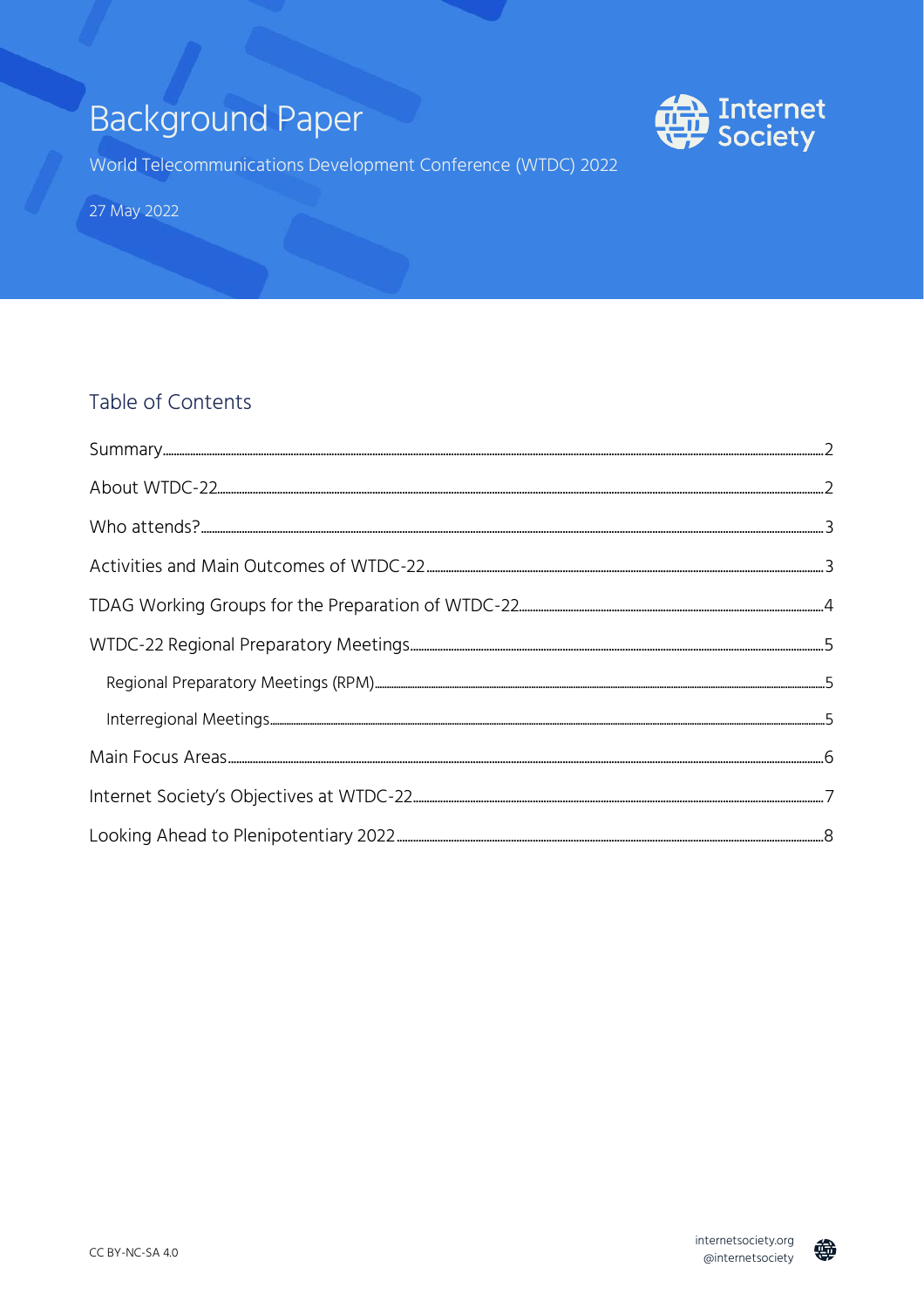#### <span id="page-1-0"></span>Summary

Delegates will gather this June in Kigali, Rwanda, for the 9th ITU World Telecommunication Development Conference (WTDC-2022) to set the development agenda and priorities for ITU Telecommunication Development Sector (ITU-D) for the 2022 to 2025 study group period. The Conference was postponed by a year due to the Covid-19 Global Health Pandemic, which subsequently put connectivity at the top of the agenda, making this conference timely to harness the political will that has been demonstrated over the last two years to address the digital divide. Along with the date change, the conference location was moved from Ethiopia to Rwanda 1 . WTDCs are intended to accomplish a certain set of objectives defined in the ITU's global treaty, its [ITU Constitution and Convention,](http://search.itu.int/history/HistoryDigitalCollectionDocLibrary/5.21.61.en.100.pdf) and in relevant ITU Resolutions, most notably its Strategic Plan (Resolution 71). Preparations for some of the WTDC tasks began well over a year ago, with the goal of holding a conference focused on the development topics. WTDC-2022 in Kigali will serve as a discussion forum on the opportunities and challenges of closing the digital divide, as well as a catalyst for partnership and investment in infrastructure development.

### <span id="page-1-1"></span>About WTDC-22

WTDC is a conference hosted by the ITU every four years which sets the development agenda for the next four-year period (2022-2025). WTDC is a non-treaty conference, and does not provide regulatory outcomes. Rather, the Member States adopt a four-year action plan for the membership to focus on to realize the Development Sector's goal of closing the digital divide. The conference provides a forum for discussion on some of the telecommunication/ICT trends and development issues such as the cost of International Internet Connectivity, digital inclusion, affordable broadband access, and emergency telecommunications.

WTDC-22 will take place in Kigali, Rwanda, from June 6 to 16, 2022. The theme is "Connecting the Unconnected to Achieve Sustainable Development," including a focus on Partnerships, Inclusion, Financing, Innovation, Leadership, and Youth.



 $^1$  ITU circular letter CL-22/006 in February 2022, the Secretary General announced that following inviation from the Government of Rwanda that the ITU Council approved convening WTDC in Kigali, Rwanda from June 6-16. WTDC-22 preparatory documents and events prior to this announcement reflect Addis Ababa such as the Draft Declaration and Action Plan.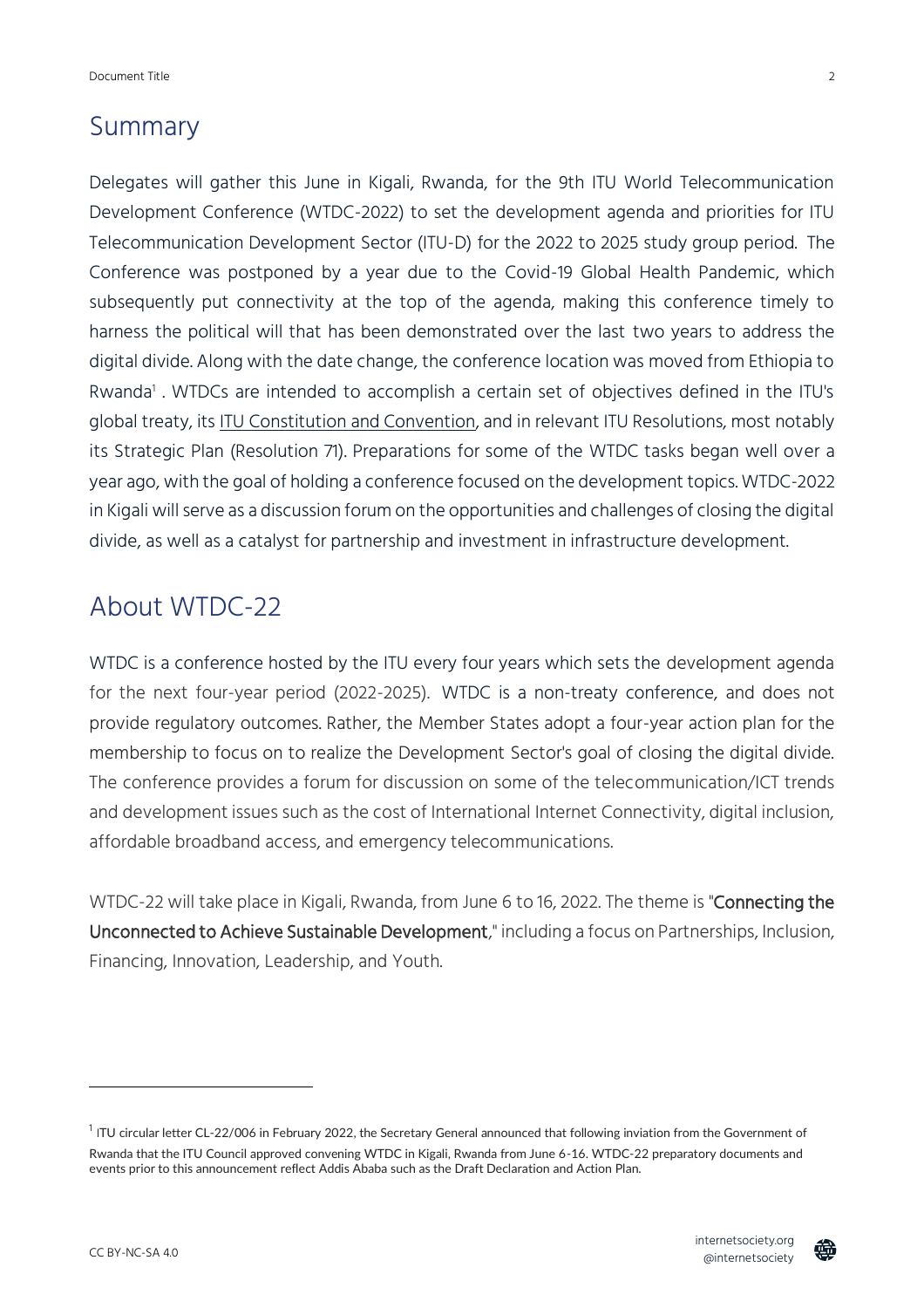#### <span id="page-2-0"></span>Who Attends?

The membership of the ITU is generally comprised of government delegations, or Member States, private industries and other approved organizations that participate as Sector Members or Associates, and Academia. As an United Nations specialized agency only Member States have voting rights. While Sector Members participate in ITU conferences and assemblies, they do so as Observers. There are 193 Member States and over 700 Sector Members and Associates. Sector Members may participate in the activities of the Sector to which they join including leadership positions of the Sector Study Groups and Sector Conferences. Associates participate in only one study group in a sector.

Other non-statutory events will be held under the WTDC framework and will be open to all stakeholders, such as: [the Partnet2Connect](https://www.internetsociety.org/issues/access/partner2connect/) for Digital Development event, which takes place June 7-9, and [the Generation Connect Global Youth Summit,](https://www.itu.int/generationconnect/generation-connect-youth-summit-2022/) which takes place June 2-4.

### <span id="page-2-1"></span>Activities and Main Outcomes of WTDC-22

WTDC's mandated activities are stated in Article 16 of the ITU Convention. They include:

- Defining the work program which helps in formulating ITU-D study group questions.
- Considering whether to maintain, terminate, or establish new study groups.
- Appointments to management positions: Vice-Chair and Chair of study groups.
- Establishing the Study Group's Terms of Reference.
- Receiving reports on ITU-D's activities for the last study group period.

The ITU observes the sovereignty rule where decisions can only be taken by Member States at WTDC. However, the preparations on the outcome documents that define the ITU-D's focus for the next four years are the culmination of efforts by government officials, private sector, and non-profit organizations. The three main outcome documents are as follows:

- [WTDC-22 Declaration](https://www.itu.int/md/D18-TDAG27.RDTP-C-0052/) renders solidarity and support for the main conclusions of WTDC including the Strategic Objectives of ITU-D.
- ITU-D contribution to the [2024-2027 Strategic Plan](https://www.itu.int/md/D18-TDAG27.SOP-C-0013/en) which will be adopted at the next [Plenipotentiary Conference,](https://www.itu.int/pp22/en/) 26 September to 14 October 2022;
- [WTDC-22 Action Plan](https://www.itu.int/md/D18-RPMIRM-C-0070/en) serves as the operational plan for ITU-D, providing direction for the work program and activities in accordance with the WTDC's priorities. It is organized

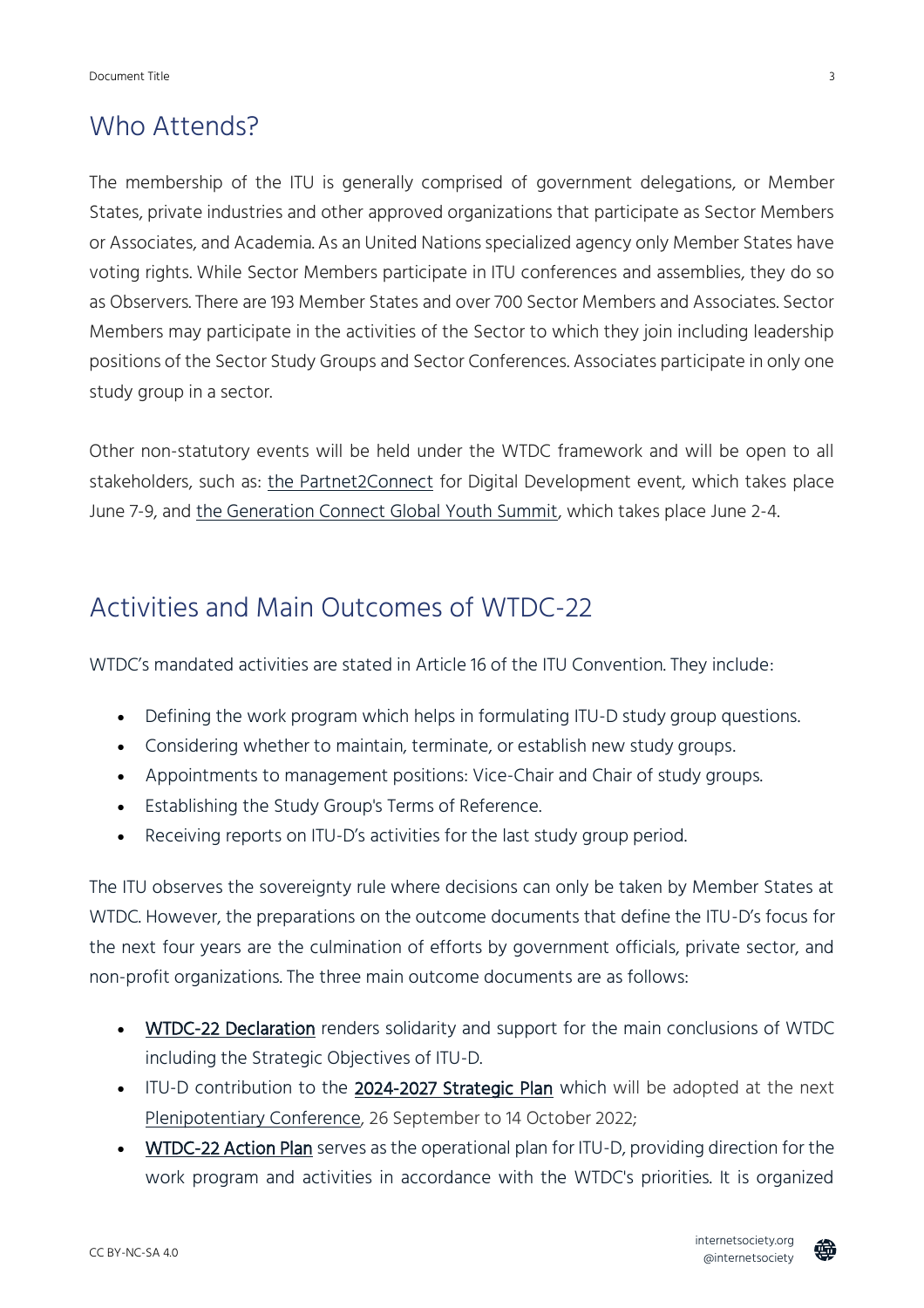around thematic priorities, which are areas of focus for ITU to accomplish its strategic goals, as well as products and services that support the thematic priorities.

# <span id="page-3-0"></span>TDAG Working Groups for the Preparation of WTDC-22

The Telecommunication Development Advisory Group (TDAG) acts between WTDCs and ITU-D, examining priorities, strategies, operations, and financial matters for ITU-D and advises the Director of the Development Sector on the progress of the implementation of the WTDC Action Plan. TDAG meetings established three working groups for the preparation of WTDC-22:

- TDAG Working Group on WTDC Preparations: tasked with considering proposals for reform of the WTDC and making recommendations for preparatory events prior to WTDC and recommendations that enhance preparations for the conference such as the Conference theme, thematic tracks, and stakeholders.
- TDAG Working Group on Strategic and Operational Plans (TDAG-WG-SOP): tasked with preparing a draft new ITU-D contribution to the 2024-2027 Strategic Plan.
- TDAG Working Group on WTDC Resolutions, Declaration and Thematic Priorities (TDAG-WG-RDTP): its main task is to streamline WTDC resolutions, align thematic priorities among other aspects of the ITU-D work and make recommendations for the draft declaration.
	- o The WTDC-22 draft Declaration focuses on connectivity and the [sustainable](https://sdgs.un.org/goals)  [development goals,](https://sdgs.un.org/goals) urging governments to commit to innovative approaches to connectivity, partnerships, and investment in infrastructure to bridge the digital divide.
	- o ITU-D Thematic Priorities for the 2024-2027 ITU Strategic Plan. WTDC-22 will determine whether to have three or four thematic priorities:
		- 1. Infrastructure and services thematic priority
		- 2. Applications thematic priority
		- 3. Enabling environment thematic priority
		- 4. Cybersecurity (remains in square brackets because some believe it is a cross-cutting issue covered by the other three priorities, while others want it to be a standalone thematic priority).

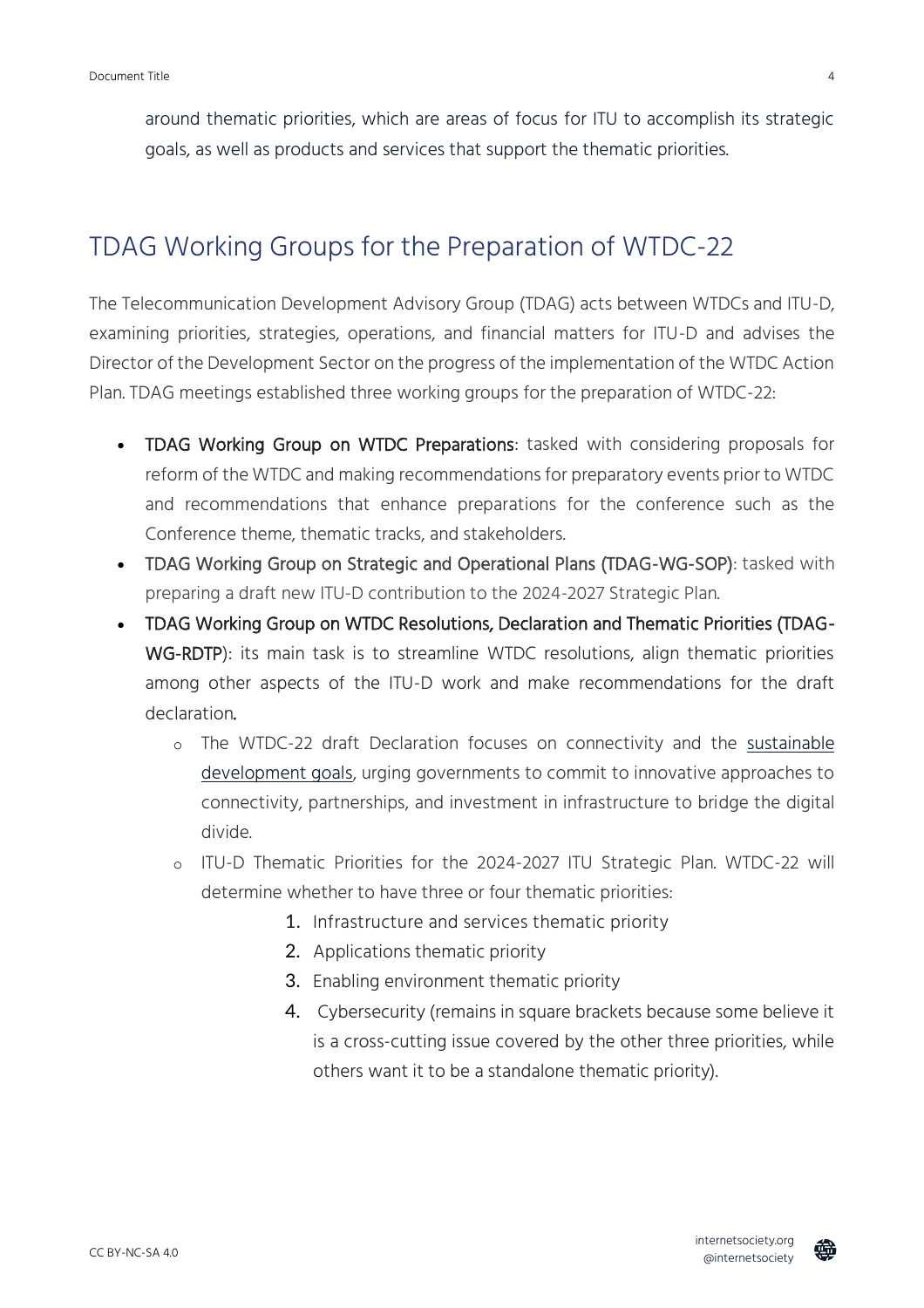# <span id="page-4-0"></span>WTDC-22 Regional Preparatory Meetings

Regional Preparatory Meetings (RPMs) were held in each of the ITU regions prior to the conference. The RPMs facilitated regional coordination and preparation for WTDC-22. They also allowed Member States to report on the progress of the regional initiatives from the last Study period.

The main outcome of the RPMs is the Chairman's Report that summarizes:

- Progress on the implementation of the WTDC-17 Action Plan including ITU-D work program/activities, regional initiatives
- Identifies regional priority areas
- Draft Regional Initiatives for 2022 to 2025.
- Common Proposals related to work of the Study groups e.g. proposals for new or modifications to Study Groups, working methods, Rules of Procedures, new/revised questions; Resolutions and recommendations
- Consolidation of regional inputs for inclusion in Action Plan

The [Regional Telecommunication Organizations](https://www.itu.int/en/ITU-D/Conferences/WTDC/WTDC17/pages/rto.aspx) held similar preparatory meetings to agree on and finalize the common regional proposals for WTDC-22. Some of the proposals reflect new/revised study group questions, new/revised WTDC Resolutions, draft recommendations, etc.

#### <span id="page-4-1"></span>Regional Preparatory Meetings (RPM)

- Regional Preparatory Meeting for WTDC for Europe [\(RPM-EUR\)](https://www.itu.int/en/ITU-D/Conferences/WTDC/WTDC21/Pages/RPM-EUR.aspx), 18-19 January 2021.
- Regional Preparatory Meeting for WTDC for Asia and the Pacific [\(RPM-ASP\)](https://www.itu.int/en/ITU-D/Conferences/WTDC/WTDC21/Pages/RPM-ASP.aspx), 9 to 10 March 2021.
- Joint ITU/ATU Regional Preparatory Meeting for WTDC for Africa [\(RPM-AFR\)](https://www.itu.int/en/ITU-D/Conferences/WTDC/WTDC21/Pages/RPM-AFR.aspx), 29 to 30 March 2021
- Regional Preparatory Meeting for WTDC for Arab States [\(RPM-ARB\)](https://www.itu.int/en/ITU-D/Conferences/WTDC/WTDC21/Pages/RPM-ARB.aspx), 7 to 8 April 2021
- Regional Preparatory Meeting for WTDC for CIS Region [\(RPM-CIS\)](https://www.itu.int/en/ITU-D/Conferences/WTDC/WTDC21/Pages/RPM-CIS.aspx), 21 to 22 April 2021
- Regional Preparatory Meeting for WTDC for the Americas Region [\(RPM-AMS\)](https://www.itu.int/en/ITU-D/Conferences/WTDC/WTDC21/Pages/RPM-AMS.aspx), 26 to 27 April 2021)

#### <span id="page-4-2"></span>Interregional Meetings

The purpose of the Interregional meetings (IRMs) for WTDC-22 preparations was to facilitate the sharing of regional priorities, common positions, and key issues for WTDC-22 with the goal

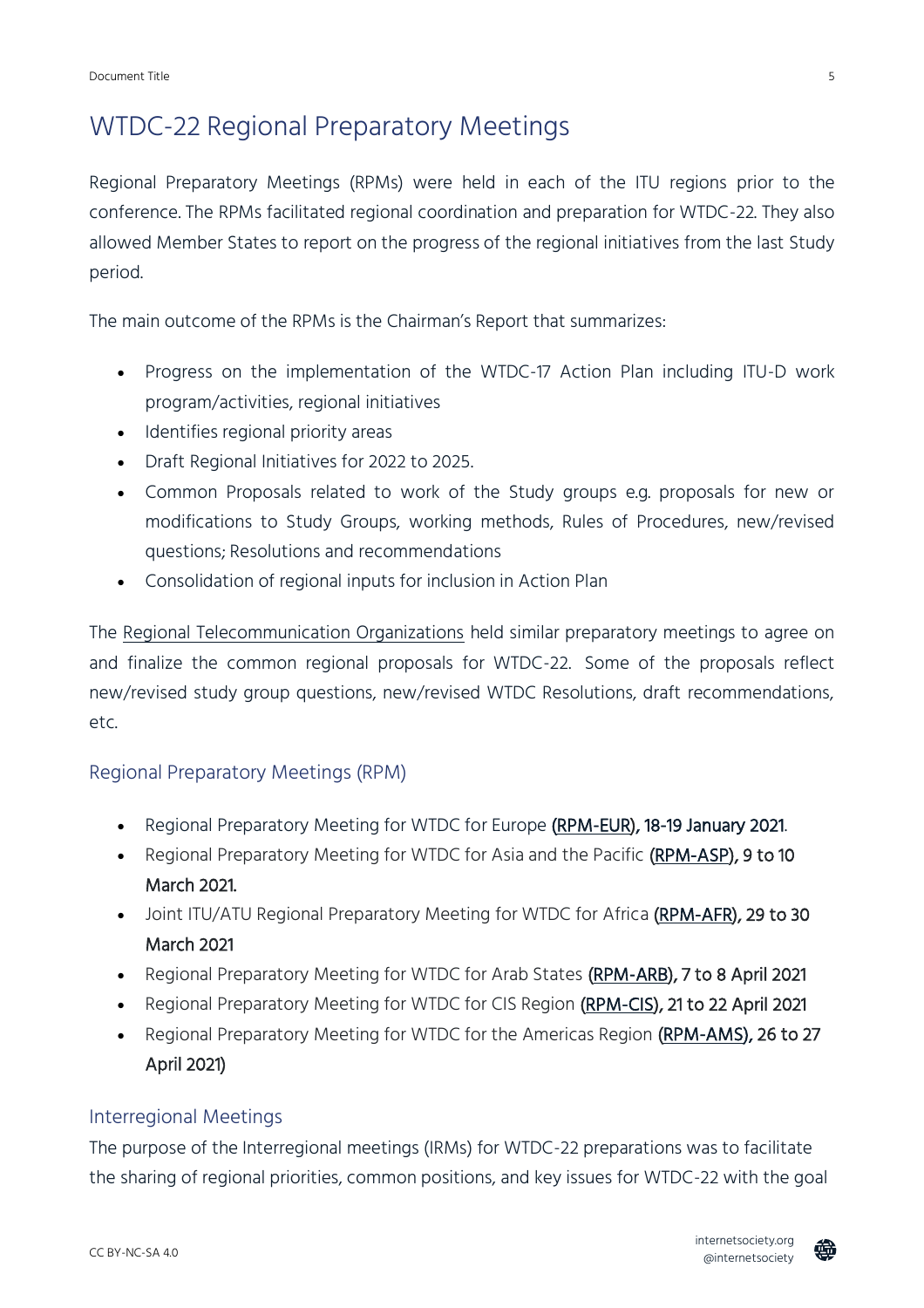of building consensus on common areas. Three meetings were held: 11 March 2021, 13-14 December 2021, and 10-11 March 2022.

### <span id="page-5-0"></span>Main Focus Areas

- Bridging the Digital Divide: discussions at WTDC will revolve around expanding meaningful and affordable access for those unconnected with a focus on Landlocked Developing Countries (LLDCs), Least Developed Countries (LDCs) and Small Island Developing States (SIDS) due to additional barriers to connectivity faced by countries in these unique geographies. Additionally, there will also be discussions about generating investment and building collaborative partnerships to develop and improve ICT network infrastructure in developing countries to facilitate smart technologies for a range of services such as smart agriculture, e-health, digital financial services.
- Cybersecurity<sup>2</sup>: this issue is expected to be a top priority at WTDC-22 where developing countries may want to prioritize capacity building efforts such as providing technical and financial assistance for the development of National Computer Security Incident Response Teams (CSIRTs). Other priorities are assistance with developing national strategies for Child Online Protection and expanding ITU-D's cybersecurity activities to include emerging technologies. Concerns about spam and its proliferation are to be expected, with proposals likely for technical solutions to combat spam, among other things.
- Global Cybersecurity Agenda (GCA): the GCA is an initiative within the ITU-D Cybersecurity program. It is referred to in the WTDC cybersecurity related resolution, and hence proposal(s) on extending the GCA are likely. It is a contentious issue, with Member States divided on whether to maintain the current scope, terminate it or expand it to consider the current security landscape. The GCA was established in 2007 by the ITU Secretary General as a platform for international cooperation aimed at promoting cybersecurity and enhancing confidence and security. A proposal to revise and update the GCA and give the ITU a role in developing an international mechanism on cybersecurity was not accepted at Plenipotentiary 2018. The ITU Council was tasked with



 $^2$  The Tunis Agenda WSIS Action Line C5, "Building confidence and security in the use of ICTs," defines the scope of the ITU's

cybersecurity activities. Furthermore, in several Plenipotentiary Resolutions on security. Within the development sector, the ITU's cybersecurity activities are focused on capacity building, training, and assistance to Member States, such as developing policies, best practices, and tools to strengthen national cybersecurity capabilities, such as National Cybersecurity Strategies and National CIRTS.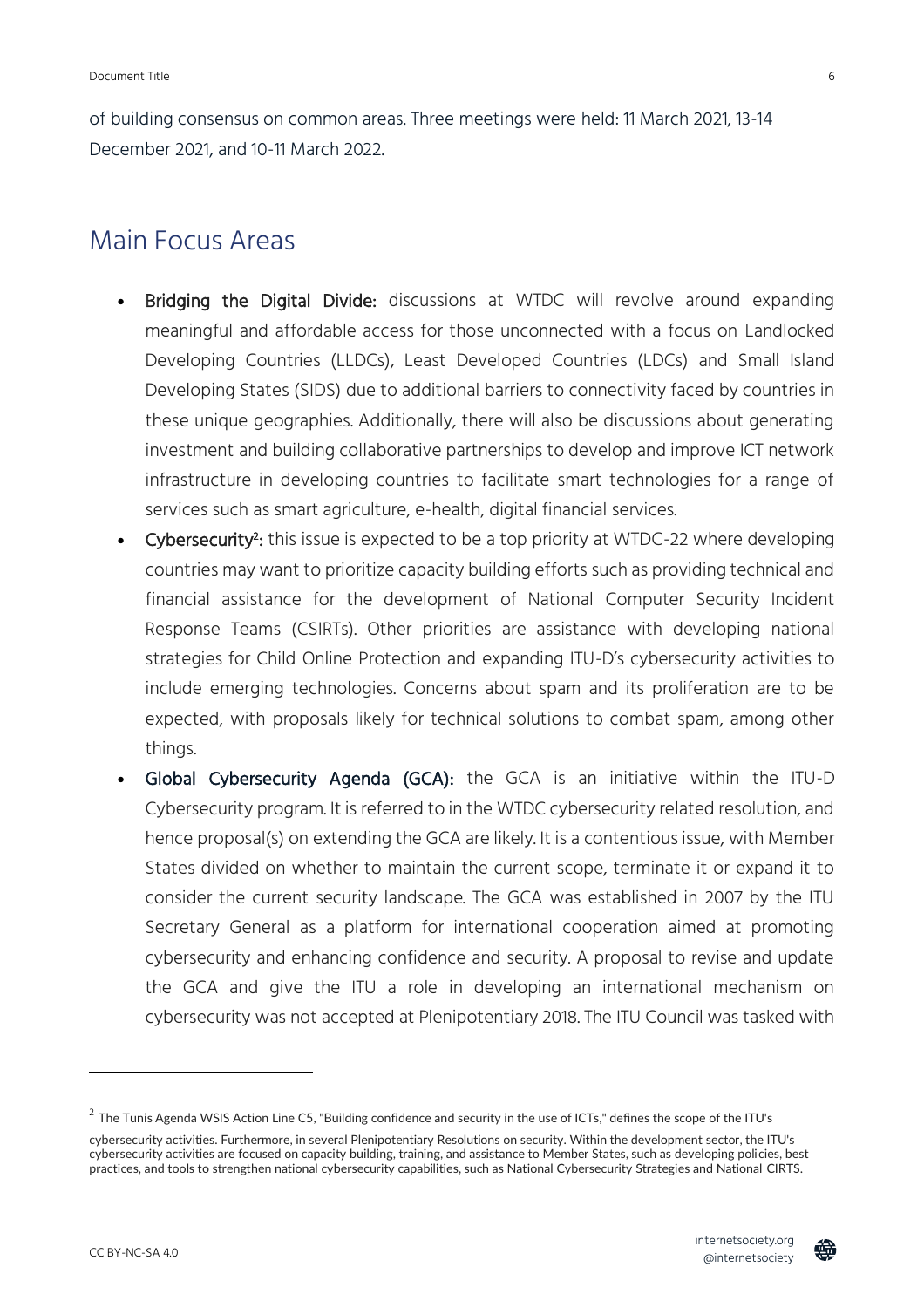examining how the GCA was being used and submit a report to the next Plenipotentiary. As a result, consultations were held culminating in the development of draft guidelines for utilization of the GCA where sharp disagreements persist.

• Privacy/Consumer Protection: as emerging technologies such as Artificial Intelligence become more mainstream and integrated into business functions and systems, several challenges have arisen, among them is concern about data privacy, which at WTDC will be discussed in the context of consumer protection. Privacy is a difficult issue, with debate frequently centred on whether such policy aspects are related to international communications or national jurisdictional matters.

#### <span id="page-6-0"></span>Internet Society's Objectives at WTDC-22

The Internet Society (ISOC) advocates for a globally connected, secure, and trustworthy Internet. To realize this goal, our strategic objectives are focused on expanding Internet access to everyone who wants it. Further, we strive to make the Internet stronger and more resilient so that people can trust that their communications are secure and can enjoy the benefits it provides.

ISOC is a Sector Member of ITU-D; thus will participate at WTDC-22. We look forward to engaging participants in the development agenda by sharing our experiences and collaborating closely to advance the priorities that address the digital divide.

In Kigali, we want to deliver our messages on [Internet growth.](https://www.internetsociety.org/issues/access/) We will promote innovative policies to connect the unconnected and for the local Internet ecosystem to thrive. We will focus on promoting policies that enable the emergence of complementary connectivity solutions to bridge the digital divide, such as [community networks.](https://www.internetsociety.org/action-plan/2022/community-networks/) These are local initiatives proven to be effective in connecting those who need it the most. They empower unconnected and underserved communities to gain access to government services, complementary education, enhance local business opportunities, and address social challenges including enabling women and girls to break through gender barriers.

At the same time, we will work with Members to promote transparent policy and regulatory processes that [foster sustainable peering infrastructure.](https://www.internetsociety.org/action-plan/2022/sustainable-peering-infrastructure/) This includes promoting local investment, collaboration with content providers, data center operators, [Internet exchange](https://www.internetsociety.org/issues/ixps/)  [points \(IXPs\),](https://www.internetsociety.org/issues/ixps/) and local [technical communities](https://www.internetsociety.org/action-plan/2022/sustainable-technical-community/) with the aim of developing local conditions to attract investment and growth in locally accessible content.